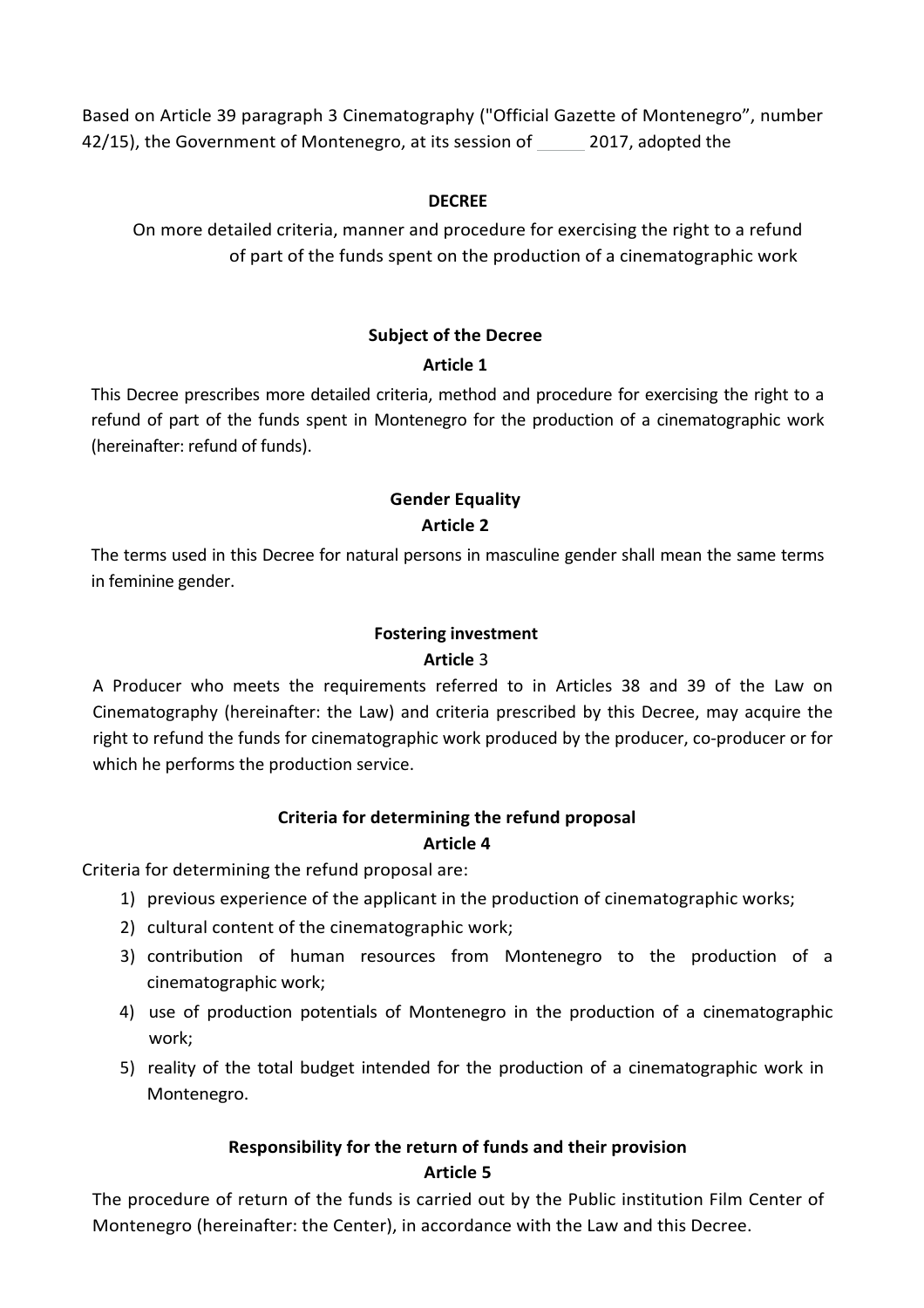Funds for reimbursement of funds are provided in the budget of the state administration body responsible for finance affairs.

#### **Request for Refund Article 6**

The procedure for reimbursement is initiated by a request for refund (hereinafter: the request) which the producer submits to the Center no later than 30 days before the start of the recording of the cinematographic work in Montenegro.

Request is submitted by l October of the current year.

Request submitted after 1 October of the current year, shall be considered a request for the next budget year.

The request contains data on the applicant and cinematographic work which is produced in Montenegro, financial data, qualification test and list of mandatory attachments that are submitted with the request.

The form of the request is given the Annex 1 which makes an integral part of this Decree.

# **Qualification test Article 7**

Qualification test referred to in Article 6 paragraph 4 of this Decree is test which is filled in by the applicant and which consists of three categories which are scored – cultural content of the cinematographic work, contribution of human potentials and use of production capacities of Montenegro.

The applicant must obtain in total at least 15 points at the Qualification test referred to in paragraph 1 of this Article, so that the cinematographic work would be qualified for reimbursement of funds.

# **Mandatory attachments to the request**

**Article 8**

The request shall be accompanied by:

- 1) power of attorney for submitting a request, verified by a notary;
- 2) co-production contract or production service contract for the realization of a cinematographic work certified by a notary;
- 3) scenario and synopsis of a cinematographic work, with proof of regulated copyright;
- 4) presentation of the budget of a cinematographic work and planned qualifying expenses, according to the specifications of all costs with and without accrued taxes;
- 5) evidence of sources of funding for a cinematographic work;
- 6) a list of the crew of a cinematographic work, with the indication of the members who are citizens of Montenegro;
- 7) plan of realization of the cinematographic work, with dates of realization of activities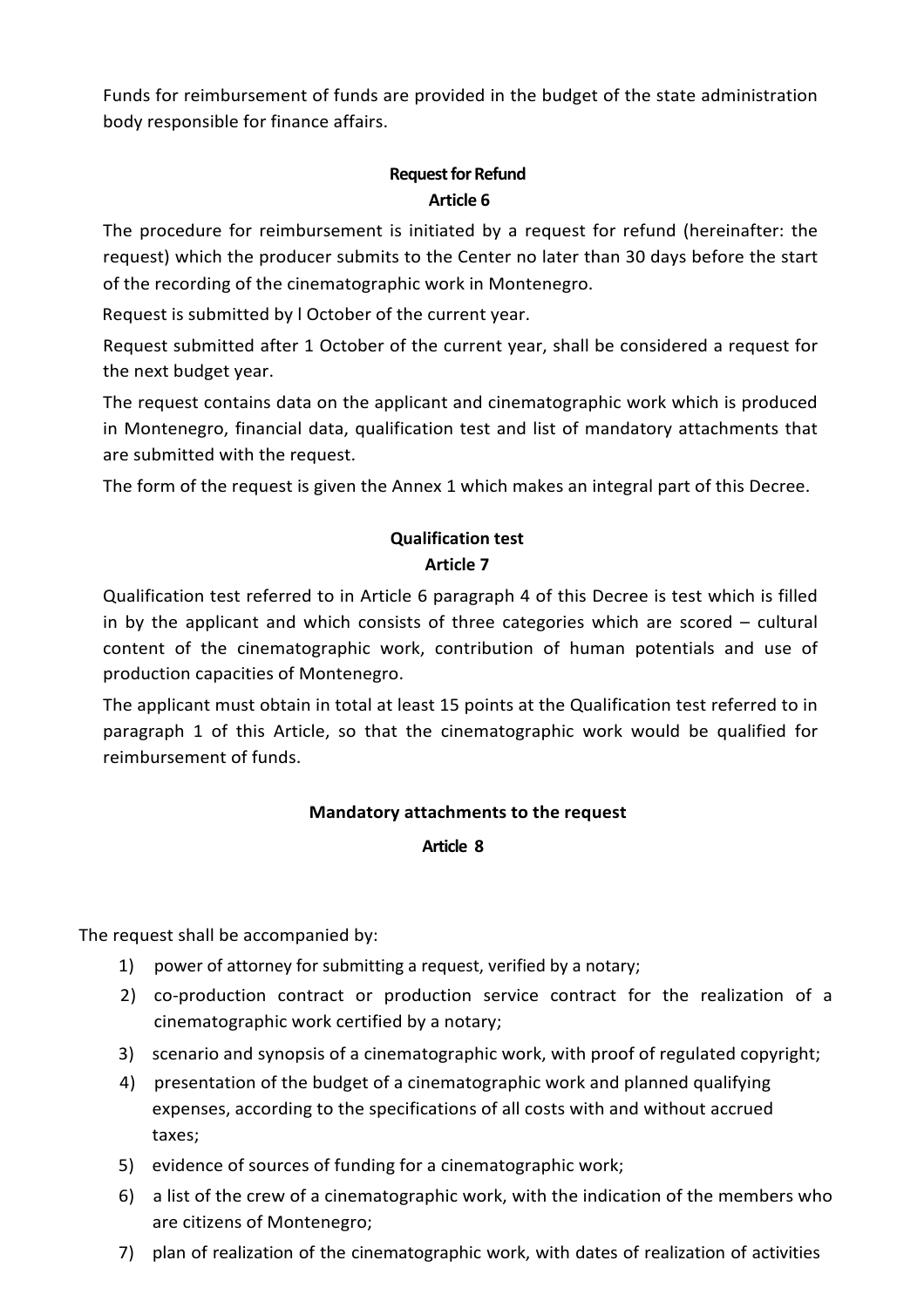in Montenegro;

- 8) evidence of the applicant's previous experience in the production of cinematographic works;
- 9) contract with an auditor authorized to work in Montenegro (hereinafter: certified auditor).

The request and the supporting documents referred to in paragraph 1 of this Article shall be delivered in the Montenegrin language or in a foreign language with a certified translation into the Montenegrin language.

The request and supporting documents from paragraph 1 of this Article may also be submitted electronically.

For the Applicant, the Center ex officio shall obtain:

- 1) An excerpt from the Central Registry of Business Entities on Performing Cinematographic Activity,
	- production of films;
- 2) confirmation from the competent authorities that all tax obligations prescribed by the Law have been settled.

# **Authorized producers for application for co-productions**

# **Article 9**

Applicant for domestic and international co-productions, in which several domestic producers participate, is a producer from Montenegro, who, with the consent of all co-producers, has been granted the power to file a request and participate in the procedure for the reimbursement of funds.

For full foreign productions, regardless of the number of producers and the countries from which they come, the foreign producer who is the project owner is obligated to hire a film producer from Montenegro, who will start and participate in the proceedings regarding the return of funds as a production service.

# **Commission for the determination of a proposal for a refund**

# **Article 10**

The Center establishes the Commission for the determination of the proposal for a refund (hereinafter: the Commission).

The Commission has a president and four members, and it consists of one representative of:

- 1) producers, at the suggestion of the Minister of Culture;
- 2) state administration body competent for cultural affairs;
- 3) state administration body competent for finance affairs;
- 4) state administration body competent for tourism affairs;
- 5) employees of the Center, on the proposal of the Director of the Center.

The President of the Commission is elected from the ranks of its members.

The term of office of the members of the Commission shall be two years and the same person may be reappointed.

Professional and administrative tasks for the needs of the Commission are performed by the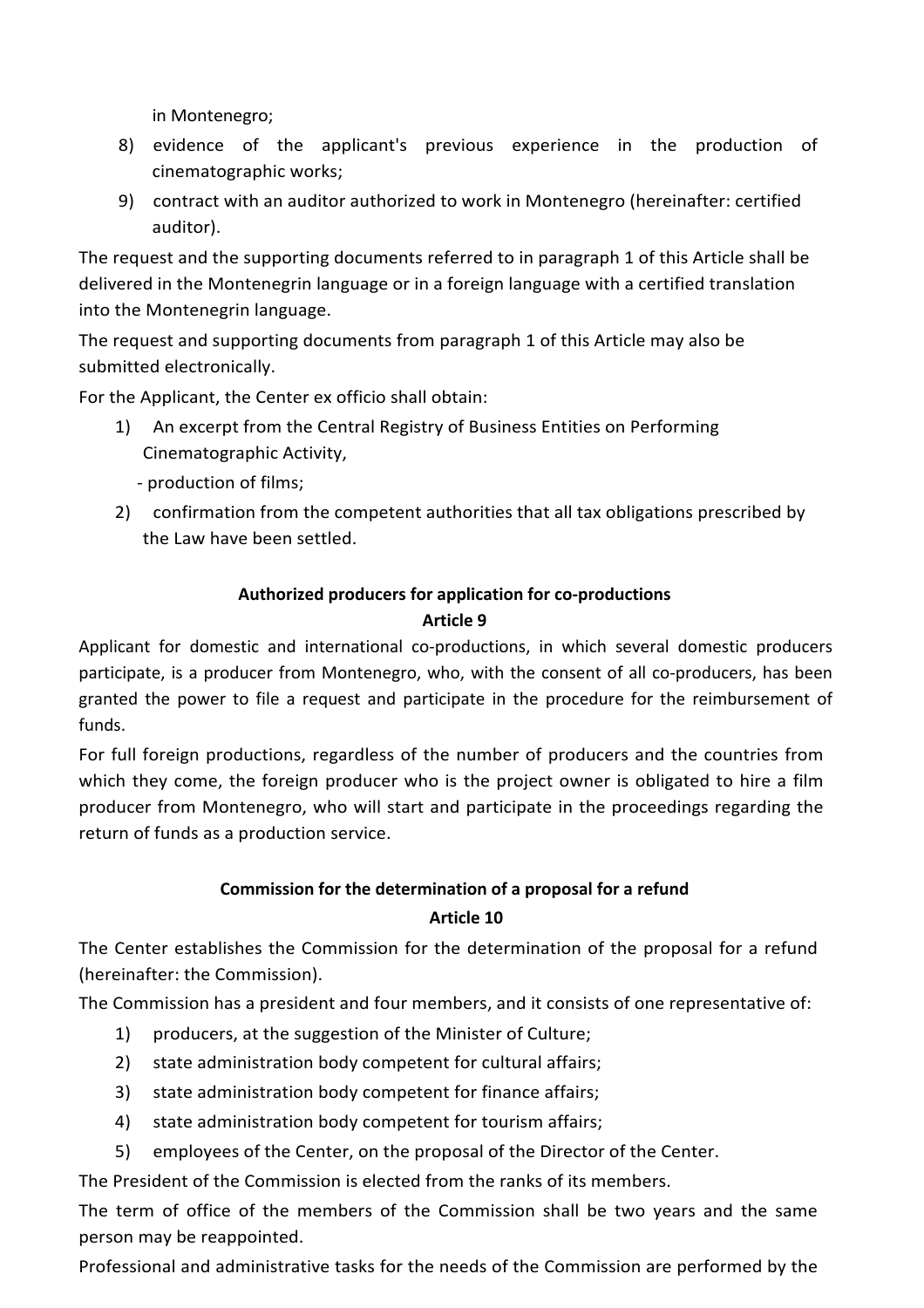Center.

The manner of work and decision-making of the Commission is regulated by the Rules of Procedure.

# **Tasks of the Commission Article 11**

Tasks of the Commission are to:

- 1) review and consider the submitted requests;
- 2) appreciates the fulfillment of the conditions and criteria of the Law and this Regulation and makes a proposal to the Center Director to conclude a contract on the reimbursement of funds with the producer or to reject the application;
- 3) appreciate the fulfillment of the contract on the return of funds after the completion of the stage of production of the cinematographic work in Montenegro and gives an opinion to the Center's director on the payment of funds or on the refusal of payment;
- 4) perform other tasks of importance for the adequate implementation of the procedure for the refund.

The Commission is obliged to consider the submitted request within seven days from the date of receipt of the request.

# **Prevention of Conflict of Interests Article 12**

A member of the commission cannot participate in the consideration of the application which relates to a cinematographic work in which it is embodied in any way.

The President and members of the Commission are obliged to notify the Center without delay in writing if circumstances arise that may lead to conflict of interests.

# **Business Secret**

# **Article 13**

Members of the Commission and persons involved in the reimbursement of funds shall be obliged to keep the information they receive in accordance with the regulations governing the protection of data representing official or business secrets.

# **Contract on Reimbursement of Funds**

#### **Article 14**

The Center, on the basis of a proposal from the Commission, concludes a contract on the reimbursement of funds with the applicant (hereinafter: the contract), within 30 days from the date of submission of the application.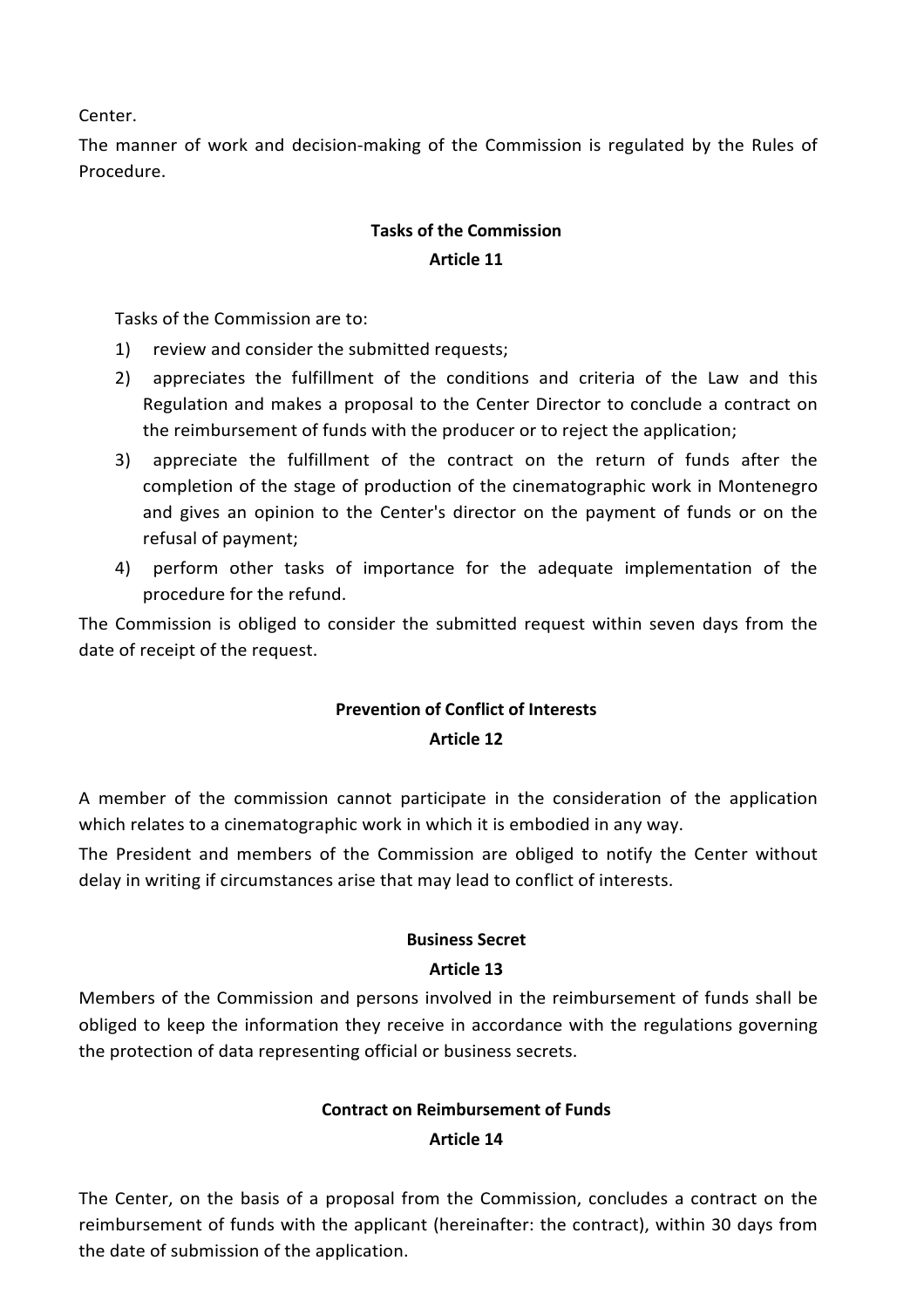The contract is concluded within the intended funds provided in the budget of Montenegro on the basis of the right to reimbursement in the current year.

The contract defines the project implementation plan, the total budget of the project, the amount of planned costs in Montenegro, the amount of the number of weeks, the obligation to emphasize financial support, as well as other elements of importance for the realization of the project and execution of the contract.

# **Obligation to inform about the course of production of the cinematographic work Article 15**

The Applicant is obliged to notify the Center if the following occurs:

- 1) deviation from the attached plan of realization of the cinematographic work;
- 2) changes in the sources of financing of the cinematographic work;
- 3) significant changes in the part of the film crew; and
- 4) change of other data submitted in the application and mandatory attachments.

The notification referred to in paragraph 1 of this Article shall be submitted within seven days from the date of the change.

# **Starting a procedure for payment of funds**

# **Article 16**

The applicant submits to the Center a report of the certified auditor and evidence confirming the amount of eligible costs for the return of funds (invoices, contracts, bank statement with an indication of the payment made, etc.) within 45 days from the date of completion of the production of a cinematographic work in Montenegro.

Based on the documentation from the paragraph 1 of this Article, the Commission gives an opinion on the report of the certified auditor and determines the fulfillment of the conditions and criteria on the basis of which the contract was concluded.

# **Qualified expenses**

# **Article 17**

Qualified expenses for the return of funds shall be considered costs incurred from the date of submission of the application, which are related to the realization of a cinematographic work in Montenegro, incurred or paid to legal entities and individuals in the territory of Montenegro, based on services or purchased goods, using locations, payments of fees to the members of the team who are citizens of Montenegro or foreigners staying in Montenegro for at least a year under the temporary residence and work permit, in accordance with special regulations.

Subsequent changes in the amount and type of individual eligible costs referred to in paragraph 1 of this Article are permitted within the total amount that must be spent in the Montenegro, in accordance with the Law.

Expenses that are not recognized as eligible costs are the purchase of real estate, the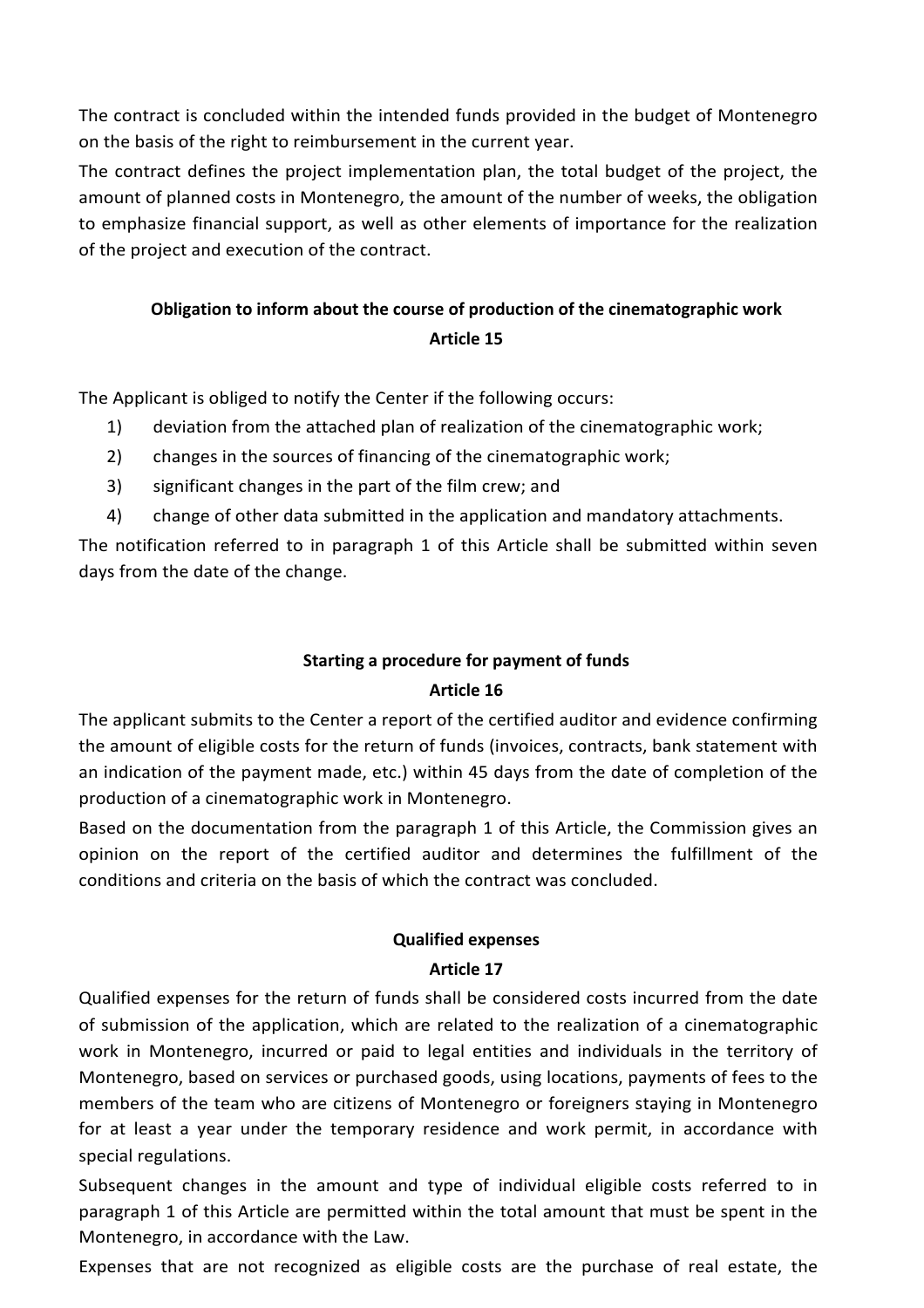distribution of the cinematographic works and the Value Added Tax.

The list of eligible costs referred to in paragraph 1 of this Article is given in Annex 2 which forms an integral part of this Regulation.

# **Denial of Refunds**

#### **Article 18**

The Center shall refuse the refund provided for in the contract, if the Commission finds that:

- 1) The report of the certified auditor, irregularity has been established in the work of the producer during the realization of the cinematographic work;
- 2) The producer has violated the provisions of the contract;
- 3) The producer has not informed the Center in accordance with Article 15 of this Decree.

#### **The obligation to emphasize financial support**

# **Article 19**

Producer who has exercised the right to recover funds for the production of a cinematographic works, he is obliged to point out the information that the Center financially supported the realization of this cinema, in an appropriate visible place, in all versions, copies, all promotional materials and when presented in different markets.

# **Entry into force**

# **Article 20**

This Decree shall enter into force on the eighth day from the day of publication in the "Official Gazette of Montenegro"

**Number: Podgorica, \_\_\_\_\_\_\_\_\_2017** 

**Government of Montenegro**

**President, Duško Marković**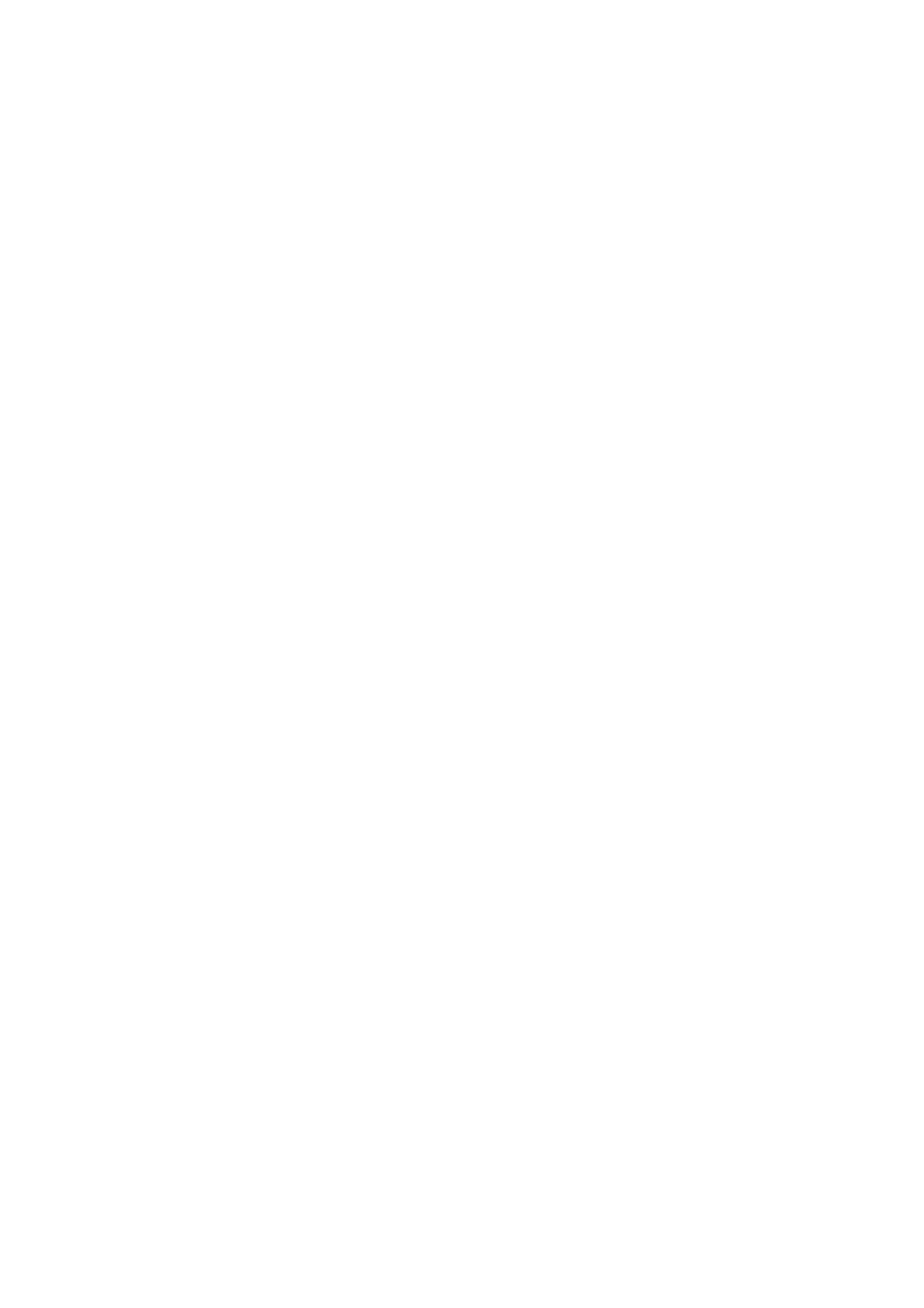

#### MONTENEGRO

#### **REQUEST**

# For reimbursement of part of the funds spent in Montenegro for production of cinematographic work

#### **I Data on Applicant**

| 1) Name of the Applicant                  |                     |
|-------------------------------------------|---------------------|
| 2) Status of the Applicant in the project | Producer            |
|                                           | Co-producer         |
|                                           | Production service  |
| 3) TAX ID                                 |                     |
| 4) Headquarters and address               |                     |
| 5) Internet address                       |                     |
| 6) Data on the authorized person          | Name and<br>surname |
|                                           | Address             |
|                                           | Contact phone       |
|                                           | Contact e-mail      |
| 7) Bank name of the applicant             |                     |
| 8) Headquarters and address of the bank   |                     |
| 9) Bank account number                    |                     |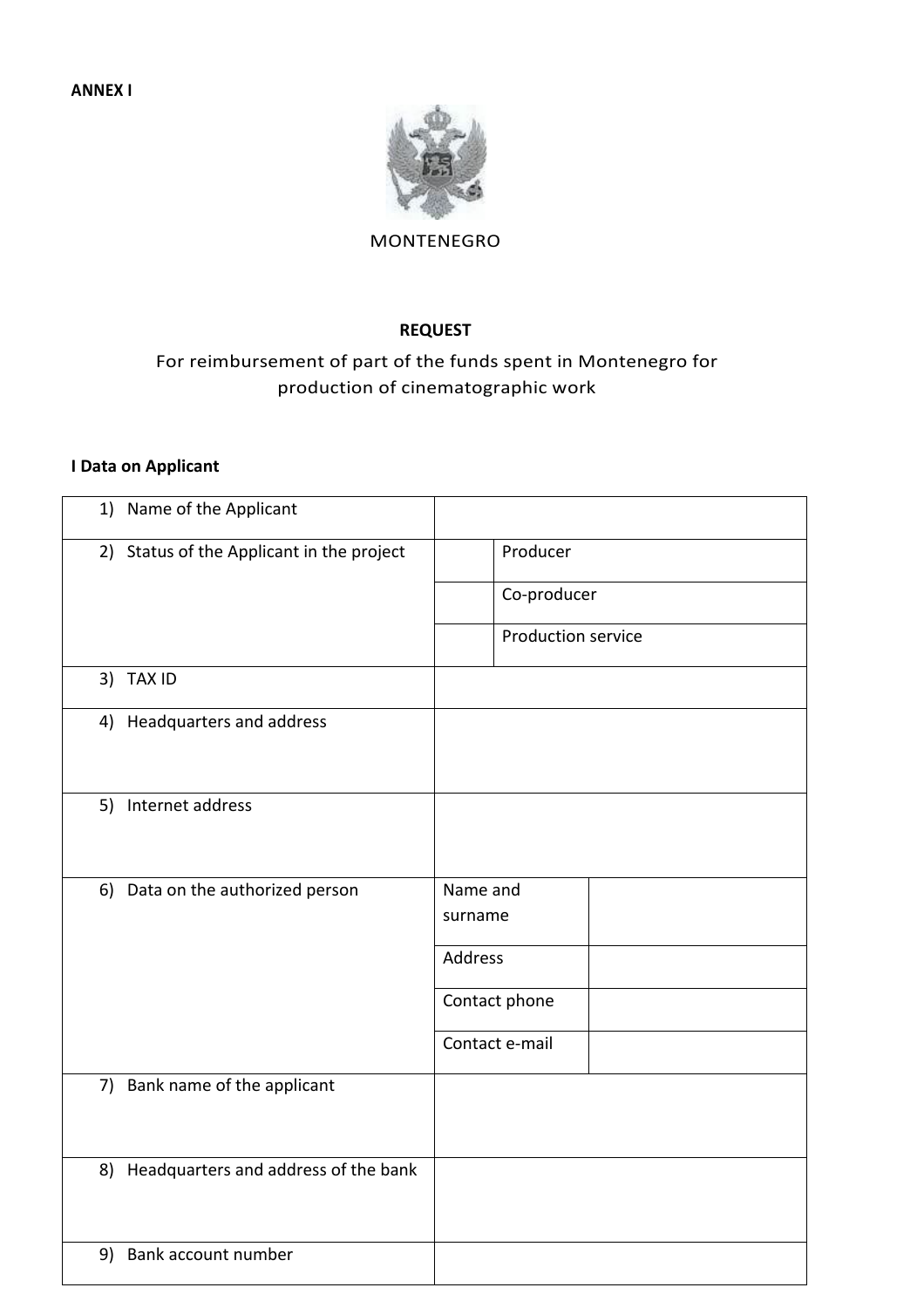# **II Data on the cinematographic work**

| 1) Type of cinematographic work                                               | Production     |
|-------------------------------------------------------------------------------|----------------|
|                                                                               | Co-production  |
| 2) The title of the cinematographic work                                      |                |
| 3) Production companies participating in<br>the project                       |                |
| The main production company<br>4)                                             |                |
| 5) Director                                                                   |                |
| 6) Script author(s)                                                           |                |
| Interpreters of the main roles<br>7)                                          |                |
| 8) The country of the main producer                                           |                |
| 9) Category of cinematographic work                                           | Movie          |
|                                                                               | Animated movie |
|                                                                               | Documentary    |
|                                                                               | TV movie       |
|                                                                               | TV show        |
| 10) Locations in Montenegro on which a<br>cinematographic work will be filmed |                |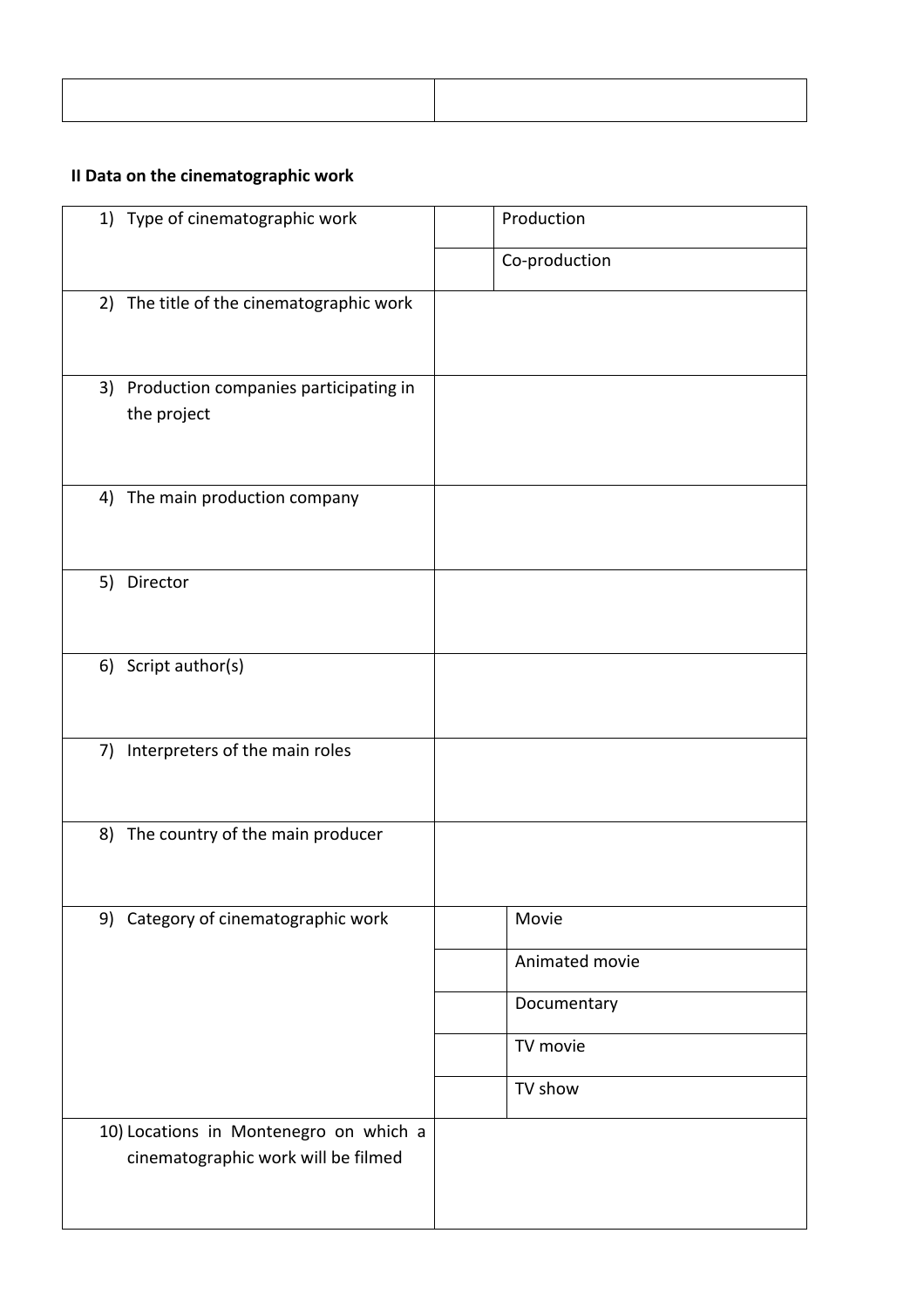#### **III Financial data**

| Total budget of the cinematographic<br>1)<br>work                                                                                     |               |            |      |
|---------------------------------------------------------------------------------------------------------------------------------------|---------------|------------|------|
| 2) The total defined budget that will be<br>production of<br>for the<br>spent<br>$\overline{a}$<br>cinematographic work in Montenegro |               |            |      |
| Funding sources for cinematographic work                                                                                              |               |            |      |
| Source                                                                                                                                | <b>Status</b> | <b>EUR</b> | $\%$ |
| 1)                                                                                                                                    |               |            |      |
| 2)                                                                                                                                    |               |            |      |
| 3)                                                                                                                                    |               |            |      |
| 4)                                                                                                                                    |               |            |      |
| 5)                                                                                                                                    |               |            |      |
| 6)                                                                                                                                    |               |            |      |
| <b>TOTAL</b>                                                                                                                          |               |            |      |
| Sources of financing the funds that will be spent in Montenegro for the production of a<br>cinematographic work                       |               |            |      |
| Source                                                                                                                                | <b>Status</b> | <b>EUR</b> | $\%$ |
| 1)                                                                                                                                    |               |            |      |
| 2)                                                                                                                                    |               |            |      |
| 3)                                                                                                                                    |               |            |      |
| 4)                                                                                                                                    |               |            |      |
| 5)                                                                                                                                    |               |            |      |
| 6)                                                                                                                                    |               |            |      |
| <b>TOTAL</b>                                                                                                                          |               |            |      |

#### **Qualification Test**

Note: It's necessary to achieve at least 4 points in each category (Subtotal I/ Subtotal II/ Subtotal II) and a

total of at least 15 points (Subtotal I / Subtotal II/ Subtotal II) in order to cinematographic work qualify

for a refund.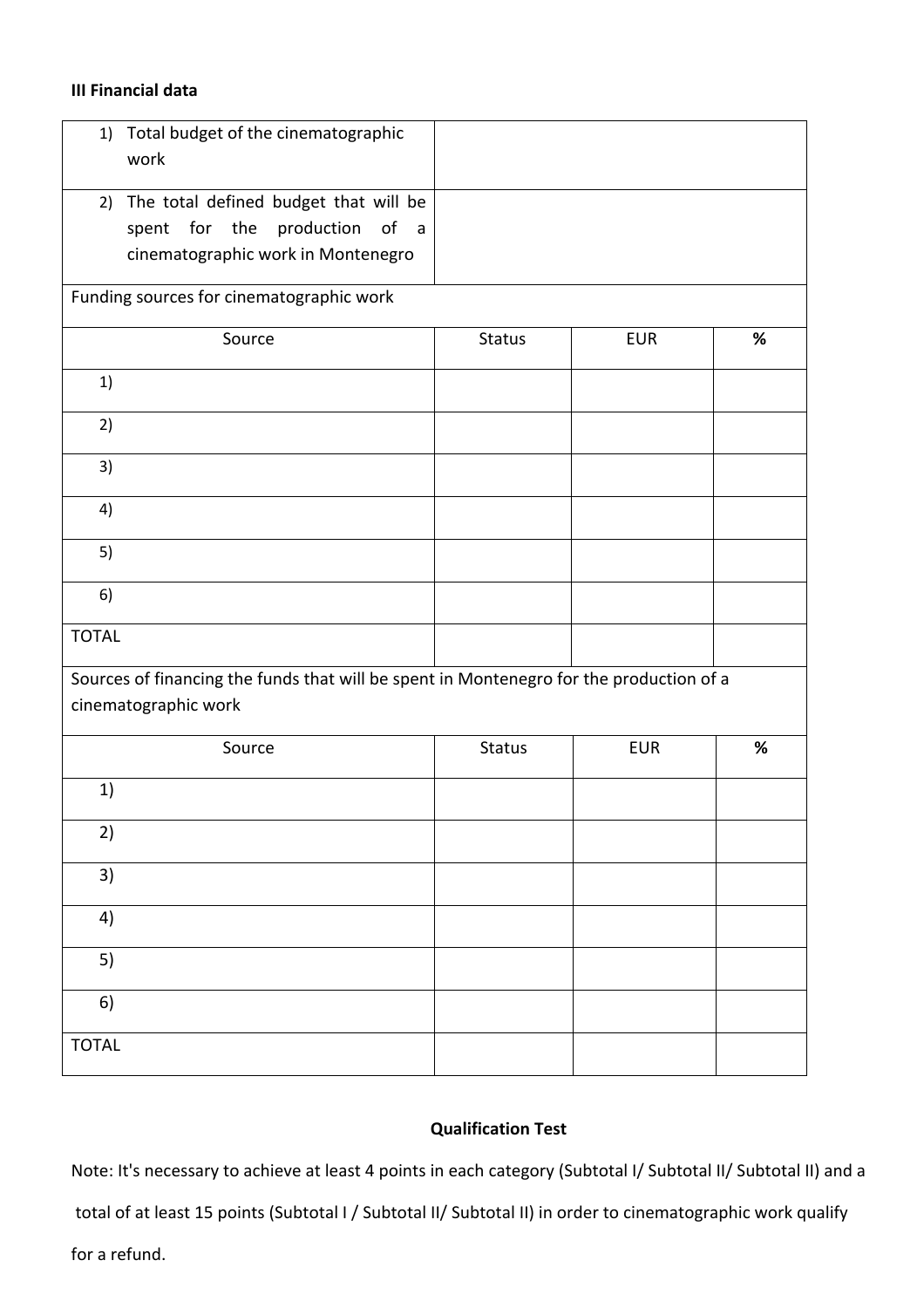| I Cultural content                                                                                                                                                                                                             | Maximum | Applicant                 | Commission                     |
|--------------------------------------------------------------------------------------------------------------------------------------------------------------------------------------------------------------------------------|---------|---------------------------|--------------------------------|
|                                                                                                                                                                                                                                | points  | (evaluate from<br>1 to 5) | (evaluate<br>from $1$ to $5$ ) |
| The theme and content of a cinematographic<br>work are based on a person, the character, or<br>events that form part of world culture, history,<br>mythology, religion, and the like                                           | 5       |                           |                                |
| The content of a cinematographic work is<br>partly or completely located at locations in<br>Montenegro                                                                                                                         | -5      |                           |                                |
| Cultural<br>natural<br>heritage<br>the<br>and<br>and<br>atmosphere of Montenegro is recognized and<br>of<br>important<br>the<br>is<br>an<br>segment<br>cinematographic work                                                    | 5       |                           |                                |
| Cinematographic work is inspired or based on<br>an adaptation of an existing literary, musical,<br>theatrical and cinematographic works                                                                                        | 5       |                           |                                |
| The<br>cinematographic<br>work<br>deals<br>with<br>contemporary political, social or cultural<br>topics and/or contents of importance for<br>multiculturalism and/or intercultural dialogue<br>of Montenegro, region or Europe | 5       |                           |                                |
| The final version of the cinematographic work<br>is fully or substantially in Montenegrin or one<br>of the languages in official use                                                                                           | 5       |                           |                                |
| Subtotal I                                                                                                                                                                                                                     |         |                           |                                |
| Applicant's comment                                                                                                                                                                                                            |         |                           |                                |
| <b>Commission's comment</b>                                                                                                                                                                                                    |         |                           |                                |

| Il Contribution of human resources                                                                                                                                                                                                     | Maximum | Applicant                   | Commission                     |
|----------------------------------------------------------------------------------------------------------------------------------------------------------------------------------------------------------------------------------------|---------|-----------------------------|--------------------------------|
| members<br>οf<br>who<br>(Team<br>citizens<br>are<br>Montenegro or foreigners<br>residing<br>in<br>Montenegro for at least one year on the basis<br>of a temporary residence and work permit in<br>accordance with special regulations) | points  | (evaluate from<br>$1$ to 5) | (evaluate<br>from $1$ to $5$ ) |
| Director                                                                                                                                                                                                                               | 3       |                             |                                |
|                                                                                                                                                                                                                                        |         |                             |                                |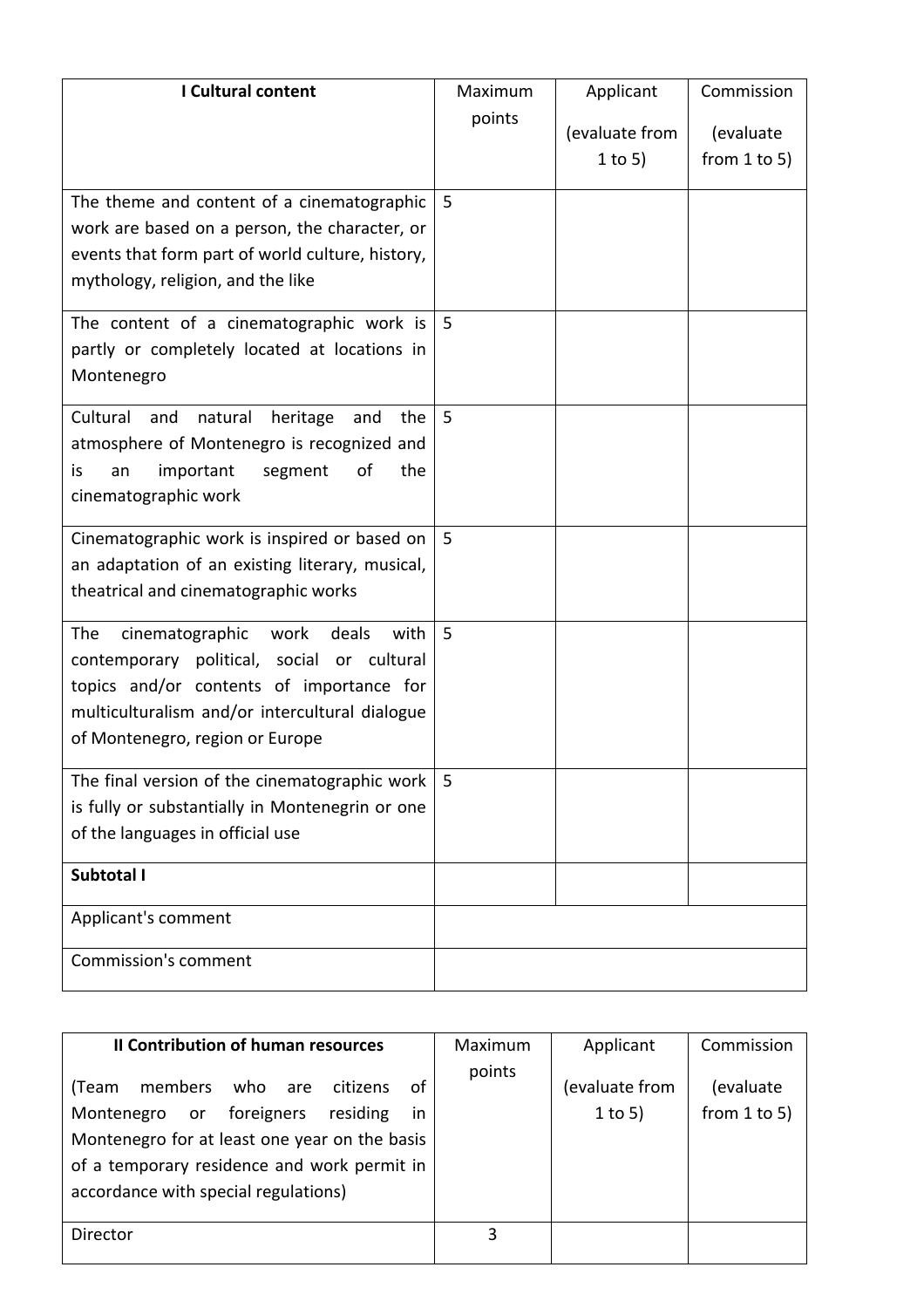| Producer                                                       | $\overline{3}$ |  |
|----------------------------------------------------------------|----------------|--|
| Script author                                                  | 3              |  |
| Director of photography                                        | $\overline{2}$ |  |
| Production designer                                            | $\overline{2}$ |  |
| Costume designer                                               | $\overline{2}$ |  |
| Composer                                                       | $\overline{2}$ |  |
| Editor                                                         | $\overline{2}$ |  |
| Film cameraman                                                 | $\overline{2}$ |  |
| Sound editor                                                   | $\overline{2}$ |  |
| Vesturer                                                       | $\overline{2}$ |  |
| Assistant director                                             | $\overline{2}$ |  |
| Movie director                                                 | $\overline{2}$ |  |
| Chief of recording                                             | $\overline{2}$ |  |
| Main actor                                                     | 3              |  |
| Supporting actor                                               | $\overline{2}$ |  |
| film workers<br>from<br>Up to 10<br>engaged<br>Montenegro      | $\overline{2}$ |  |
| From 20 to 30 engaged film workers from<br>Montenegro          | 3              |  |
| film<br>30<br>engaged<br>workers<br>from<br>Over<br>Montenegro | $\overline{4}$ |  |
| Subtotal II                                                    | 5              |  |
| Applicant's comment                                            |                |  |
| <b>Commission's comment</b>                                    |                |  |

| III Use of production capacities of<br>Montenegro | Maximum<br>points | Applicant                   | Commission                     |
|---------------------------------------------------|-------------------|-----------------------------|--------------------------------|
|                                                   |                   | (evaluate from<br>$1$ to 5) | (evaluate<br>from $1$ to $5$ ) |
| of<br>50%<br>οf<br>the<br>total<br>Over<br>days   | 5                 |                             |                                |
| recording/production<br>takes<br>place<br>in      |                   |                             |                                |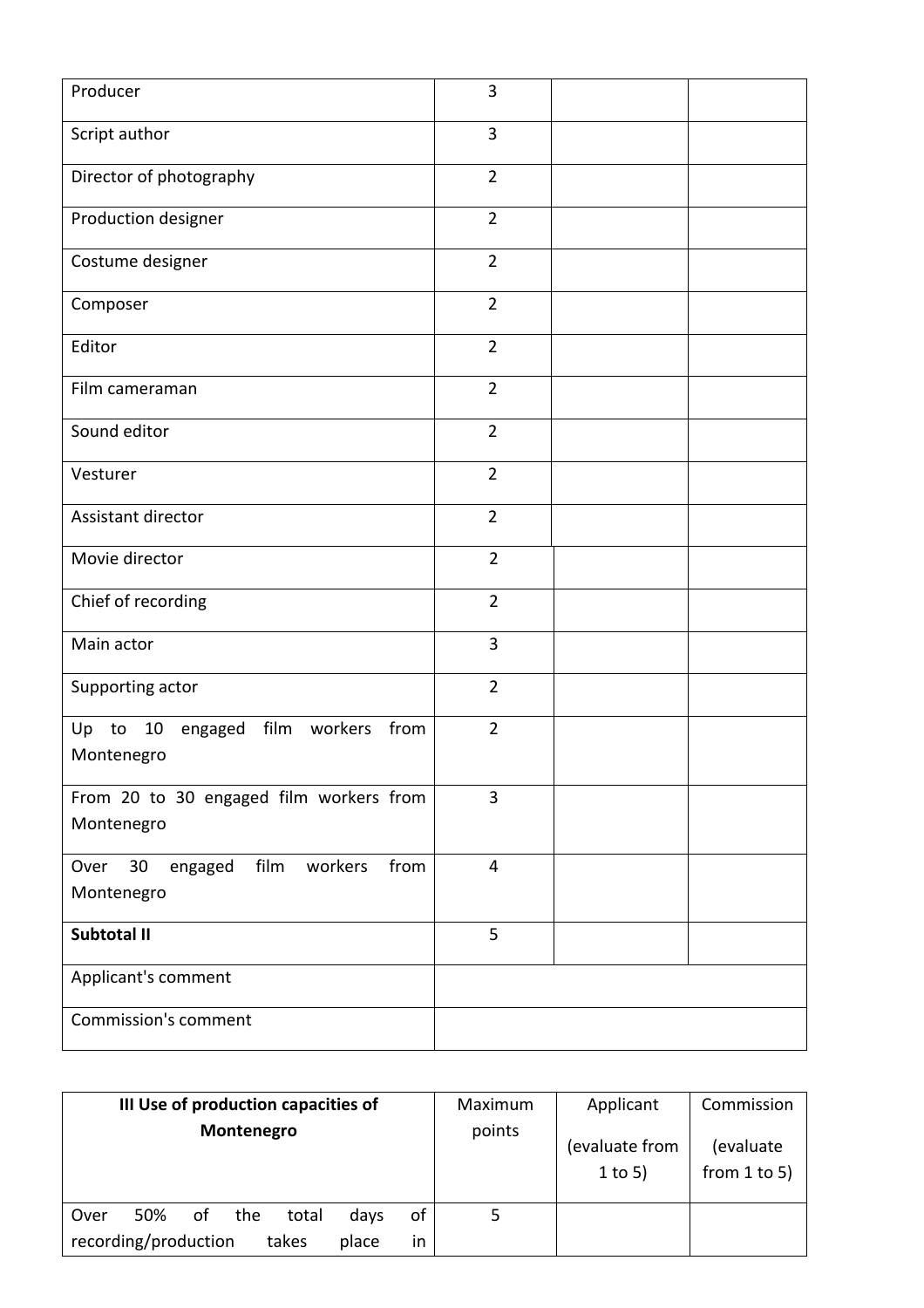| Montenegro                                                                                                                                                           |   |  |
|----------------------------------------------------------------------------------------------------------------------------------------------------------------------|---|--|
| 30<br>50%<br>of<br>the<br>total<br>recording<br>to<br>days/production takes place in Montenegro                                                                      | 4 |  |
| 15 to 30% of the total recording days,<br>production takes place in Montenegro                                                                                       | 3 |  |
| A production service from Montenegro was<br>through which the<br>costs<br>engaged<br>0f<br>production in Montenegro are paid                                         | 5 |  |
| technique for the production of<br>A<br>a<br>cinematographic work owned by a company<br>from Montenegro is used.                                                     | 5 |  |
| Communal, health, security and other auxiliary<br>services from Montenegro are engaged in the<br>production of a cinematographic work for the<br>contracted services | 3 |  |
| <b>Subtotal III</b>                                                                                                                                                  |   |  |
| Applicant's comment                                                                                                                                                  |   |  |
| <b>Commission's comment</b>                                                                                                                                          |   |  |

| Total (Subtotal I + Subtotal II + Subtotal III) |  |  |
|-------------------------------------------------|--|--|
|                                                 |  |  |

# **Mandatory contributions**

| <b>Name</b> |                                                                                                                                                                           | Fulfilled by the<br>applicant | Fulfilled by<br>the<br>Commission |
|-------------|---------------------------------------------------------------------------------------------------------------------------------------------------------------------------|-------------------------------|-----------------------------------|
| 1)          | Power of attorney to submit a request certified by a<br>notary                                                                                                            |                               |                                   |
|             | 2) Co-production contract or production service contract<br>certified by a notary                                                                                         |                               |                                   |
| 3)          | Screenplay and synopsis of a cinematographic work with<br>proof of regulated copyright                                                                                    |                               |                                   |
| 4)          | Presentation of the budget of the cinematographic work<br>and the planned qualified costs, according to the<br>specifications of all costs with and without accrued taxes |                               |                                   |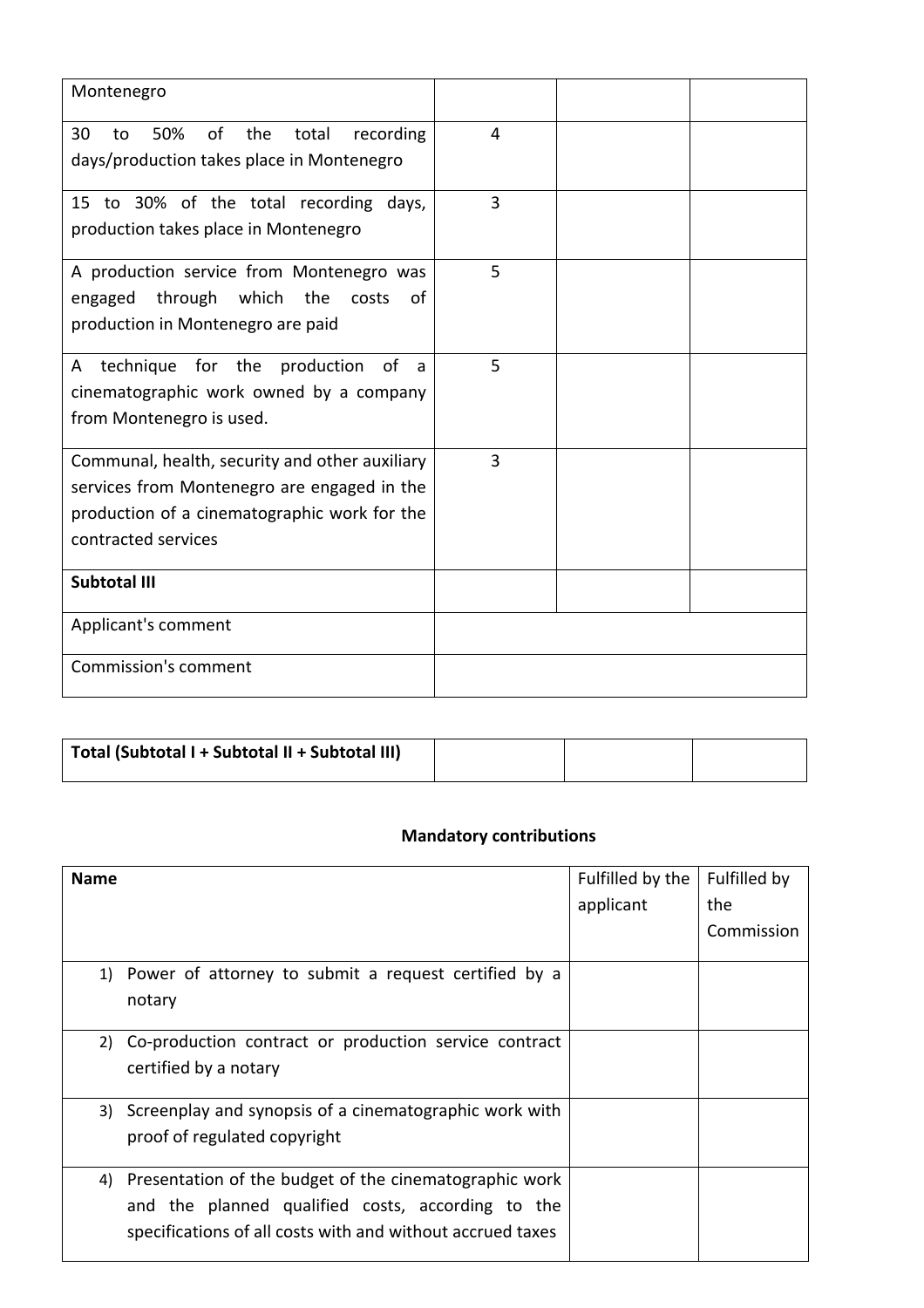|    | 5) Proof of sources of funding of cinematographic works                                                          |  |
|----|------------------------------------------------------------------------------------------------------------------|--|
|    | 6) A list of the crew of a cinematographic work, with the<br>listed members who are citizens of Montenegro       |  |
|    |                                                                                                                  |  |
|    | 7) Plan of realization of the cinematographic work, with the<br>dates of realization of activities in Montenegro |  |
|    | 8) Proof of the previous experience of the applicant in the<br>production of a cinematographic work              |  |
| 9) | Contract with an auditor authorized to work in<br>Montenegro                                                     |  |

 $\overline{\phantom{a}}$  , and the contract of the contract of the contract of the contract of the contract of the contract of the contract of the contract of the contract of the contract of the contract of the contract of the contrac

In Podgorica

 $\frac{1}{2}$   $\frac{1}{2}$  year

Applicant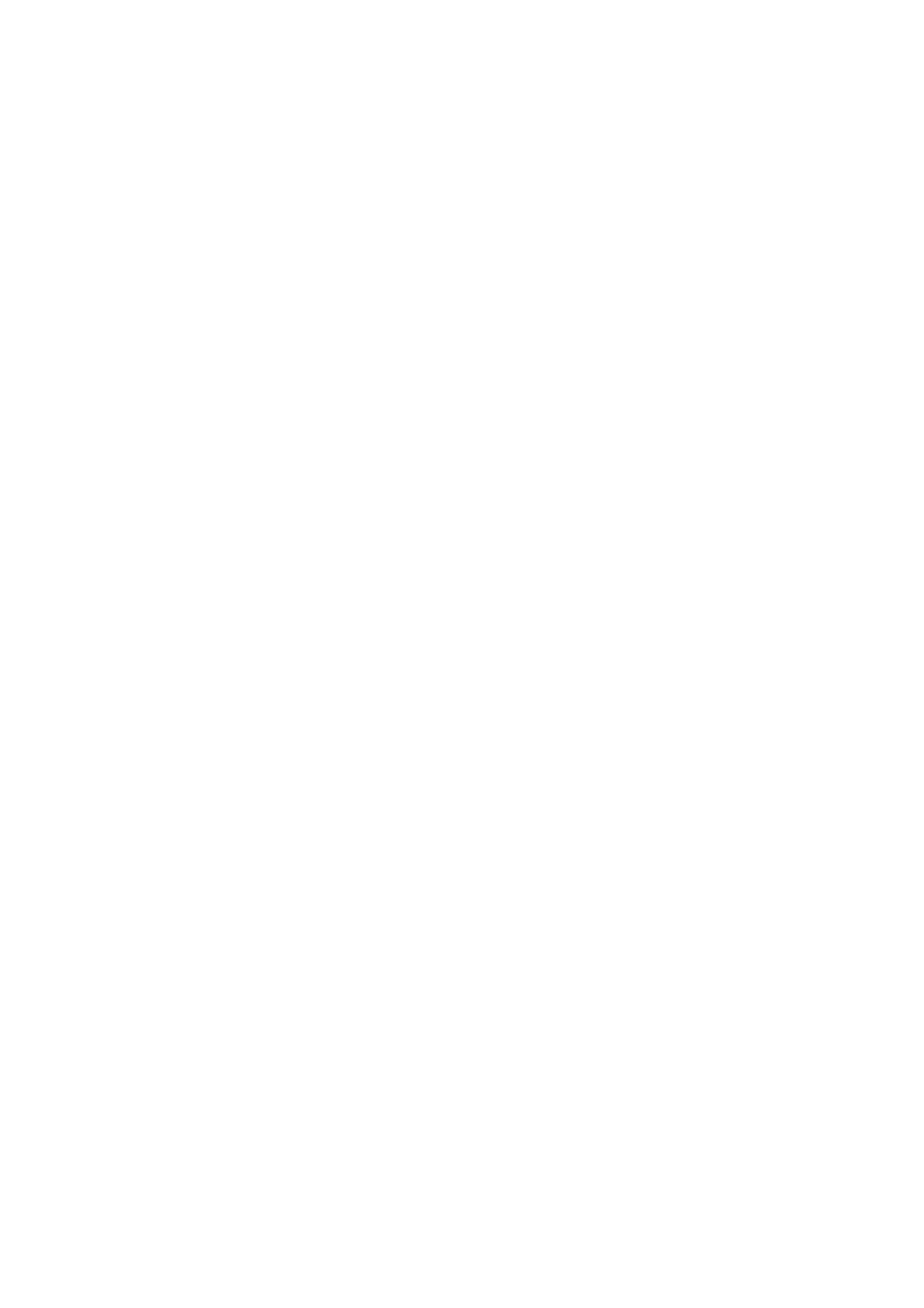#### **1. REMUNERATION TO THE CREW OF ACTORS**

Remuneration to actors and crew for creative team of the project, production team, actors, trainees in any sector, additional talents and any other natural persons who are citizens of Montenegro or foreigners staying in Montenegro for at least a year under a temporary residence permit and work, in accordance with special regulations.

- Sector for directing
- Sector of production
- Sector of actors (main actors/stuntmen/additional audience/statists)
- Art sector (design of production, scenography, construction, props, sfx and studio)
- Sector for scene technique
- Sector for special effects
- Sector for animation
- Sector for modelling of characters
- Sector for modelling of scenography
- Sector for costumes
- Sector for make-up, masks and hair-styles
- Sector for lighting
- Sector for camera
- Sector for sound
- Sector for locations
- Sector for catering
- Sector for music
- Sector for sound
- Sector of experts for special needs (doctors, nurses, veterinarians, Mountain Service, etc.)
- Sector for consultants on the scripts and writers

#### **2. ARTISTIC DEPARTMENT**

- Scenography and props, buying, making, renting
- Construction of the studio
- Construction expenses
- Rental of scenography and studio
- Rental of location and construction
- Rental of all kinds of animals
- Rental of movable and immovable property
- Rental of facilities and infrastructure necessary for filming the cinematographic work (movable kitchens, toilets, caravans, tents, buses, for costume and make-up and the like)